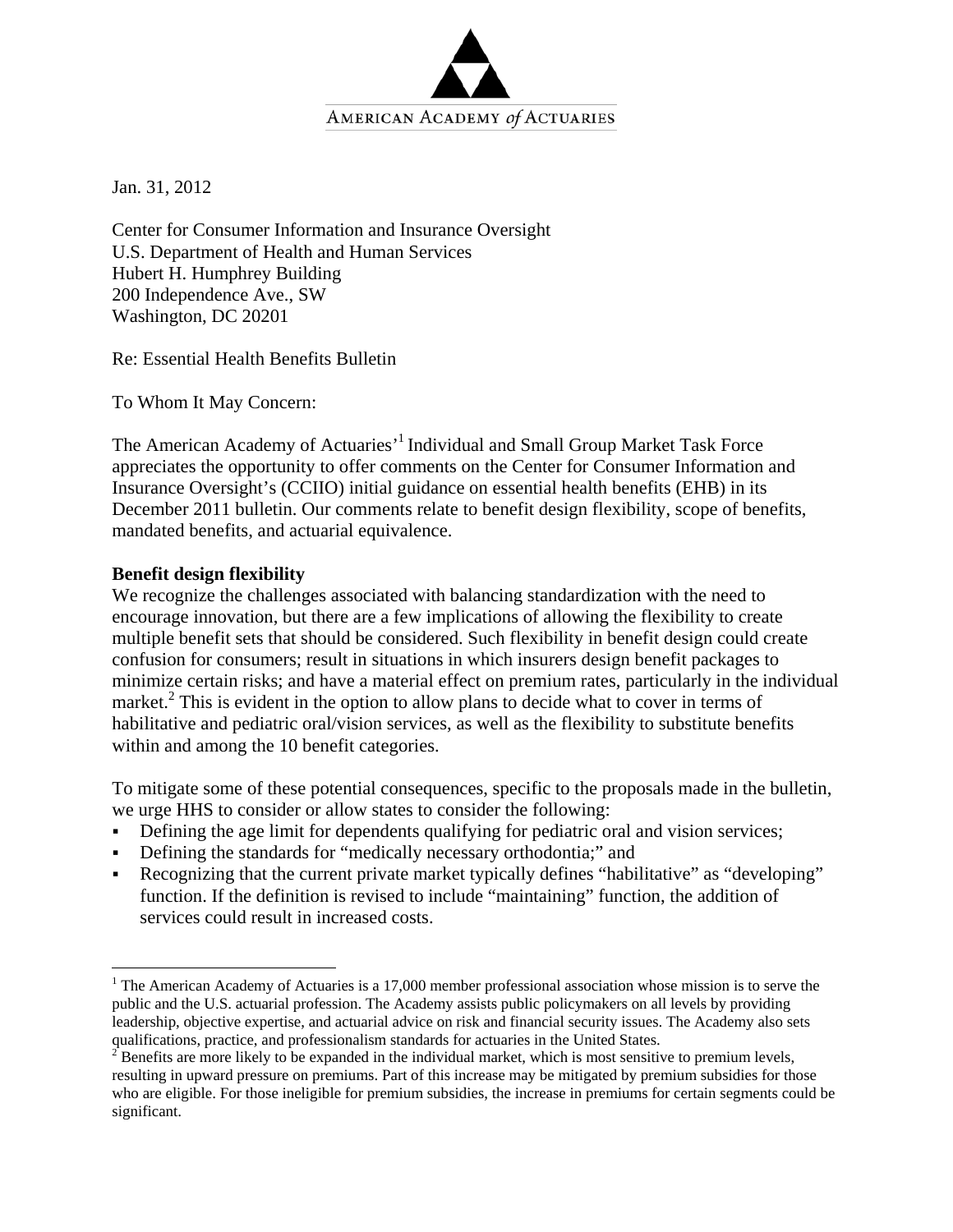Also, clarification is needed on whether the benchmark plan would meet the essential health benefits standard if it covers only *one* service within a given category. While the bulletin states that a plan must cover (or be supplemented to cover) each of the 10 benefit categories, it does not address the range of services that must be covered within each category.

#### **Scope of benefits**

It is important for HHS to differentiate between the scope of benefits, which is related to the essential health benefit coverage, and medical management processes. For instance, information regarding provider networks, the use of gatekeepers, the use of step therapies, care/medical/disease management programs, quality initiatives, and wellness programs should not be incorporated into EHB requirements. Some of these, however, may be subject to other Affordable Care Act (ACA)-related provisions (e.g., provider network adequacy requirements). This will allow innovation in coverage and provider contracting. Clarification is needed, however, on how specific exclusions in the benchmark plan coverage documents will be addressed.

## **Actuarial equivalence**

Clarification of the use of the terms "actuarial equivalence" and "substantially equal" as used in the context of essential health benefits is needed as well. Even though actuarial equivalence methods used most often include cost sharing, these methods also can be applied without cost sharing. It is not clear, however, how effective the Children's Health Insurance Program (CHIP) method may be since HHS seems to have indicated that cost sharing will not be taken into account in this circumstance. The CHIP approach includes cost sharing as well as benefit limitations. We recommend HHS modify its proposal so that the CHIP equivalency standard is used *exclusive* of cost sharing.

Each state would need to identify a benchmark plan reflecting 100 percent coverage as well as likely the corresponding anticipated costs per member per month (PMPM) for a standard population for each of the 10 categories. Health plans then would determine "substantially equal" and/or "actuarially equivalent" plans by demonstrating that the total PMPM without any cost sharing is the same. There are a number of issues that would need to be addressed to make this practicable—these are the same practical issues that relate to the determination of actuarial value for the "metal" benefit tiers, such as defining the standard population.<sup>3</sup> Any process that allows substitutions across the 10 categories needs to be clearly defined prior to a plan's acceptance by an exchange to ensure insurers/HMOs cannot design plans to avoid certain risks (e.g., eliminating all habilitative services).

# **Mandated benefits and annual limits**

1

As benchmark plans are likely to be drawn from plans offered in the states, a benchmark plan might include state mandated benefits. In states' laws, dollar limits on the amount of coverage provided are common for some types of benefit mandates, such as autism/applied behavioral analysis, bariatric surgery, in vitro fertilization, and hearing aids (or cochlear implants). If state mandated benefits with dollar limits are part of a benchmark plan, clarification is needed on the treatment of the limits. Would dollar limits associated with these benefits need to be replaced

<sup>3</sup> For more information, see American Academy of Actuaries issue brief, *Actuarial Value under the Affordable Care Act* (July 2011): http://www.actuary.org/pdf/health/Actuarial\_Value\_Issue\_Brief\_072211.pdf